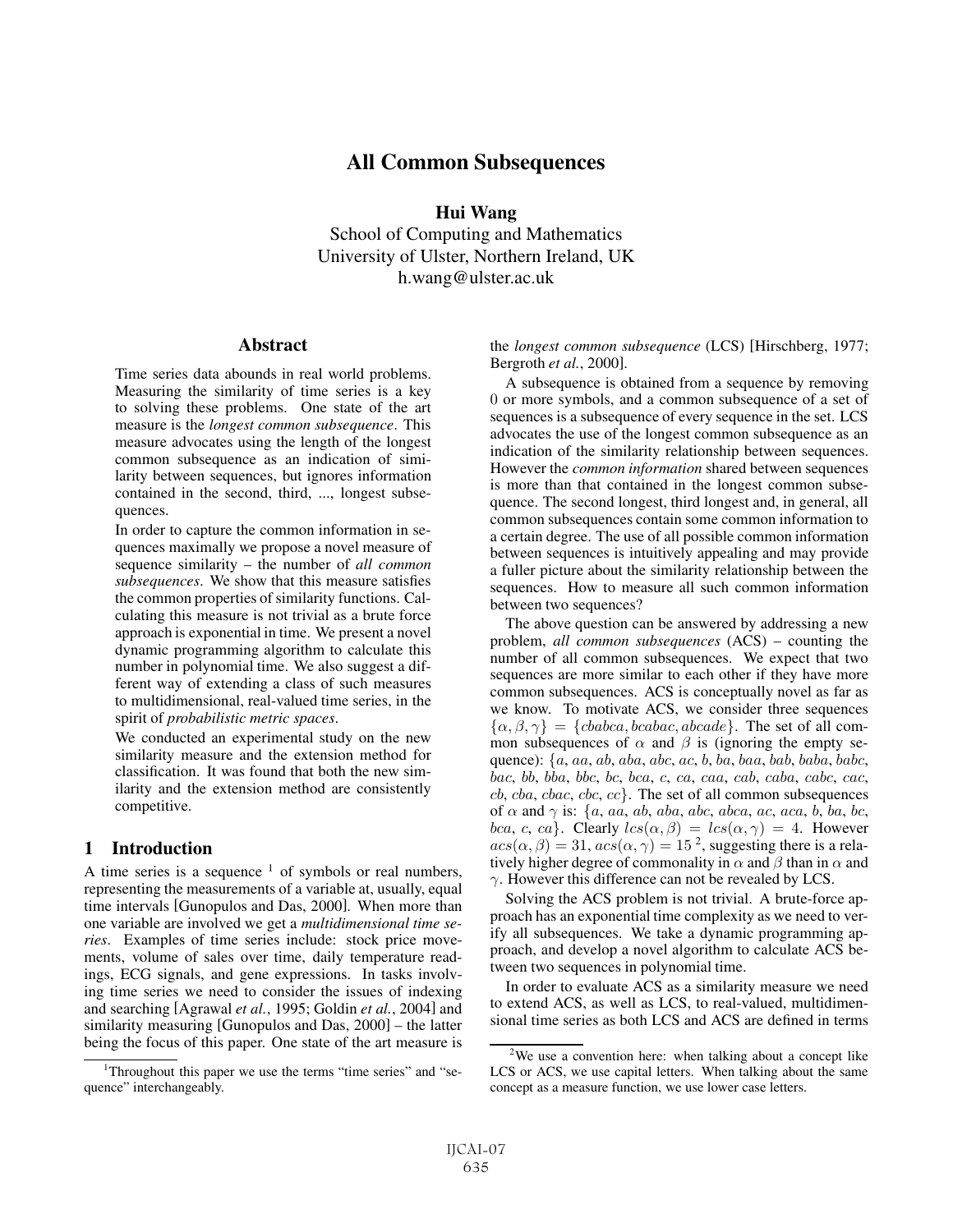of symbolic sequences. We suggest a novel method for this purpose, which requires determination of equality/inequality. This is done in the spirit of *probabilistic metric spaces*, where we consider the probability that two data points are the same. This extension method is different from the threshold-based extension method [Vlachos *et al.*, 2003], where two data points in a multidimensional time series are deemed equal if they are close enough (judged by a threshold) in every dimension. Under this extension the ACS similarity is evaluated in an experimental study with some real-valued, multidimensional time series. The study shows that ACS is favorably comparable to LCS in general, and offers some property that is absent from LCS. Additionally the extension method is sound and competitive consistently.

The rest of the paper is organized as follows. The *longest common subsequence* concept is briefly reviewed in next section as it inspired the work presented here. Our *all common subsequence* concept is presented in Section 3, along with a dynamic programming algorithm to calculate ACS. A method is presented in Section 4, which can be used to extend ACS as well as LCS to multidimensional, real-valued time series. Evaluation is discussed in Section 5 and related work is discussed in Section 6, followed by some concluding remarks.

#### 2 Longest common subsequence

The *longest common subsequence*, as a computer science problem, is concerned with the search for an efficient method of finding the longest common subsequence of two or more sequences. A milestone in the study of LCS is the development of dynamic programming algorithms [Hirschberg, 1977; Bergroth *et al.*, 2000], which calculates LCS in polynomial time.

The dynamic programming algorithm for calculating LCS was originally designed to work for one dimensional sequences of discrete values. It was extended in [Vlachos *et al.*, 2003] to work for multidimensional, real-valued sequences as follows:

Let A and B be two  $d$ -dimensional sequences with length *n* and *m* respectively:  $A = (a_1, \dots, a_n)$  and  $B =$  $(b_1, \dots, b_m)$ , where  $a_i = (a_{i,1}, \dots, a_{i,d})$ , and  $b_j =$  $(b_{j,1},\cdots,b_{j,d})$ . Let  $Head(A) = (a_1,\cdots,a_{n-1})$  and  $Head(B) = (b_1, \cdots, b_{m-1})$ . Then the LCS similarity between A and B is [Vlachos *et al.*, 2003]: (1)

$$
lcs_{\delta,\epsilon}(A,B) = \begin{cases} 0, & \text{if } A \text{ or } B \text{ is empty} \\ 1 + lcs_{\delta,\epsilon}(Head(A), Head(B)), & \text{if } |a_{n,i} - b_{m,i}| < \epsilon \text{ for } 1 \le i \le d \\ & \text{and } |n - m| \le \delta \\ max(lcs_{\delta,\epsilon}(Head(A), B), & lcs_{\delta,\epsilon}(A, Head(B))), \text{otherwise} \end{cases}
$$

where  $\delta$  is an integer that controls matching in time, and  $0 < \epsilon < 1$  is a real number that controls matching in space. The LCS algorithm, thus restricted, has a computational complexity of  $O(\delta(n+m))$  if we only allow a matching window  $\delta$  in time [Das *et al.*, 1997]. The advantage of LCS is that it supports elastic and imprecise matches.

#### 3 All common subsequence

Here we consider sequences of discrete symbols. In the next section we will consider sequences of multidimensional, realvalued sequences.

Let A be a finite set of symbols. A sequence  $\alpha$  is an ordered set  $\{s_i\}_0^n = \{s_0, s_1, \cdots, s_n\}$ , where  $s_i \in A$ . For simplicity we also write the above sequence as  $s_0s_1 \cdots s_n$ . The *empty sequence* is an empty set and is denoted by  $\epsilon$ . The data space V is then the set of all sequences.

Consider two symbols  $a, b$  in a sequence  $\alpha$ . Looking from left to right, if a comes before b we write  $a \leq_{\alpha} b$ . Consider two sequences  $\alpha$  and  $\beta$ . If  $\alpha$  can be obtained by deleting some symbols from  $\beta$ , we say  $\alpha$  is a *subsequence* of  $\beta$  (or, equivalently,  $\beta$  is a supersequence of  $\alpha$ ) and we write  $\alpha \preceq \beta$ . It is obvious that the  $\preceq$  relation is reflexive and transitive.

A common subsequence of two sequences is a subsequence of both sequences. For two identical sequences, they have the maximal number of common subsequences relative to their length. For two different sequences, they have the minimal number of common subsequences. Therefore the number of common subsequences is an indication of similarity. Whether or not it is a good similarity indicator is unclear, but will be evaluated in a later section. We call this *all common subsequences* (ACS) similarity. For two sequences  $\alpha$  and  $\beta$ , we write  $acs(\alpha, \beta)$  for the ACS similarity of the two sequences.

Lemma 1. *The ACS similarity has the following properties:*

- $acs(\alpha, \beta) \geq 0$ .
- $acs(\alpha, \beta) \leq acs(\alpha, \alpha)$  and  $acs(\alpha, \beta) \leq acs(\beta, \beta)$ .
- *ACS is symmetric, i.e.,*  $acs(\alpha, \beta) = asc(\beta, \alpha)$ ;
- $acs(\alpha, \beta) = asc(\alpha^r, \beta^r)$ , where  $\alpha^r$  *is the reverse sequence of*  $\alpha$ *.*

The first two properties are common to all similarity measures [Osborne and Bridge, 1997], but the last two are additional. The proof of the lemma follows directly from the definition of  $\overline{ACS}$ . The following lemma shows how many subsequences there are in one sequence, which can be proved by mathematical induction.

**Lemma 2.** For a sequence of length m, the number of its subsequences is  $\sum_{i=0}^{m} {n \choose m} = 2^m$ , which includes the empty *sequence.*

The relationship between sequence and subsequence is shown in the following lemmas. Let  $N(\alpha|\gamma)$  be the set of subsequences of  $\alpha$  that are supersequences of  $\gamma$ , and  $N(\alpha)$ be the set of all subsequences of  $\alpha$ .

**Lemma 3.** *Consider*  $\gamma_1, \gamma_2 \preceq \alpha$ *. Then* 

$$
\gamma_1 \preceq \gamma_2 \Longleftrightarrow N(\alpha|\gamma_2) \subseteq N(\alpha|\gamma_1)
$$

*Proof.*  $\Rightarrow$ : Suppose  $\gamma_1 \preceq \gamma_2$ . Consider  $x \in N(\alpha|\gamma_2)$ . Then  $\gamma_2 \preceq x$ . Since the relation  $\preceq$  is clearly transitive we have  $\gamma_1 \preceq x$ . Therefore  $x \in N(\alpha|\gamma_1)$ . We then have  $N(\alpha|\gamma_2) \subseteq$  $N(\alpha|\gamma_1)$ .

 $\Leftarrow$ : Suppose  $N(\alpha|\gamma_2)$  ⊆  $N(\alpha|\gamma_1)$ . By definition we have  $\gamma_2 \preceq x$  for all  $x \in N(\alpha|\gamma_2)$ , and  $\gamma_1 \preceq y$  for all  $y \in N(\alpha|\gamma_1)$ . To show that  $\gamma_1 \preceq \gamma_2$ , we assume it is not true. Then  $\gamma_2 \notin$  $N(\alpha|\gamma_1)$ , but  $\gamma_2 \in N(\alpha|\gamma_2)$ . Therefore it is not possible  $N(\alpha|\gamma_2) \subseteq N(\alpha|\gamma_1)$ , contradicting the assumption.  $\Box$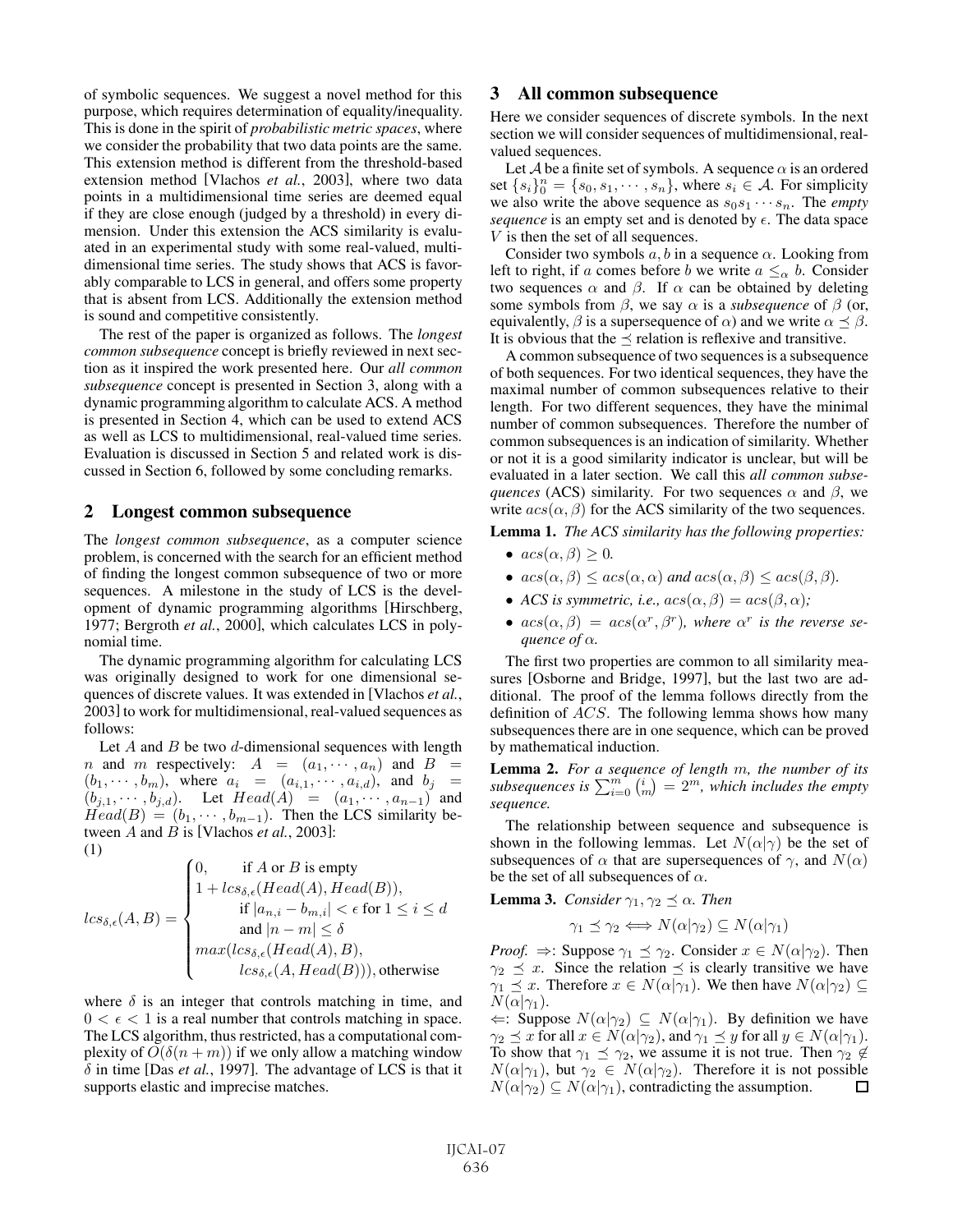**Lemma 4.**  $\alpha \leq \beta$  *if and only if*  $N(\alpha) \subseteq N(\beta)$ *.* 

*Proof.*  $\Rightarrow$ : Suppose  $\alpha \prec \beta$ . Consider  $x \in N(\alpha)$ . Then x is a subsequence of  $\alpha$ , i.e.,  $x \leq \alpha$ . By the transitivity of  $\leq$  we have  $x \preceq \beta$ , so x is a subsequence of  $\beta$ . Therefore we have  $x \in N(\beta)$ . This proves  $N(\alpha) \subseteq N(\beta)$ .

 $\Leftarrow$ : Suppose  $N(\alpha)$  ⊆  $N(\beta)$ . To show that  $\alpha \preceq \beta$  we assume it is not true. Then  $\alpha \notin N(\beta)$ . However  $\alpha \in N(\alpha)$ . Therefore it is not possible that  $N(\alpha) \subseteq N(\beta)$ , contradicting the assumption. This proves  $\alpha \preceq \beta$ .  $\Box$ 

#### 3.1 Calculating the number of all common subsequences

Now we discuss how to calculate the number of all common subsequences,  $acs(A, B)$ , of any two sequences A and B. Since the number of subsequences of a sequence is exponential in its length, a straightforward brute force approach is clearly not feasible. We turn our attention to dynamic programming.

"*Dynamic programming can be thought of as being the reverse of recursion. Recursion is a top-down mechanism – we take a problem, split it up, and solve the smaller problems that are created. Dynamic programming is a bottom-up mechanism – we solve all possible small problems and then combine them to obtain solutions for bigger problems. The reason that this may be better is that, using recursion, it is possible that we may solve a small subproblem many times. Using dynamic programming, we solve it once.* " [Hirschberg, 2005]

**Theorem 1.** *Consider two sequences,*  $A = (A_1, \dots, A_m)$ and  $B = (B_1, \dots, B_n)$ . Let  $N(i, j)$  be the number of com*mon subsequences of*  $(A_1, \dots, A_i)$  *and*  $(B_1, \dots, B_i)$ *, i.e., the prefixes of sequences* A *and* B *of lengths* i *and* j*. Then*

$$
N(i, j) = N(i - 1, j - 1) \times 2, \text{ if } A_i = B_j
$$
  
\n
$$
N(i, j) = N(i - 1, j) + N(i, j - 1) - N(i - 1, j - 1),
$$
  
\nif  $A_i \neq B_j$ 

*Consequently*  $acs(A, B) = N(m, n)$ *.* 

*Proof.* Let  $S(i - 1, j - 1)$  be the set of all common subsequences between  $(A_1, \dots, A_{i-1})$  and  $(B_1, \dots, B_{j-1})$ . So  $N(i-1, j-1) = |S(i-1, j-1)|.$ 

If  $A_i = B_j$ , then  $S(i, j) = S(i-1, j-1) \cup S(i-1, j-1)A_i$ . Here  $S(i - 1, j - 1)A_i = \{xA_i : x \in S(i - 1, j - 1)\}.$ Therefore  $N(i, j) = N(i - 1, j - 1) \times 2$ .

If  $A_i \neq B_j$ , then some new common subsequences may be added to  $S(i, j − 1)$  or  $S(i − 1, j)$  on top of  $S(i − 1, j − 1)$ . Therefore  $S(i, j) = S(i, j-1) \cup S(i-1, j) - S(i-1, j-1)$ . Consequently we have  $N(i, j) = N(i, j-1) + N(i-1, j) \blacksquare$  $N(i-1, j-1).$ 

| Algorithm 3.1: $calCS$ – calculate all common subse- |
|------------------------------------------------------|
| quence                                               |
| <b>Input:</b> Two sequences $A$ and $B$ .            |
| <b>Output:</b> The number of all common subsequences |

|                         | acs(A, B).                                        |
|-------------------------|---------------------------------------------------|
| $\mathbf{1}$            | begin                                             |
| $\mathbf{2}$            | <b>for</b> $i = 0$ to  A  <b>do</b> $N(i, 0) = 1$ |
| 3                       | <b>for</b> $j = 0$ to  B  <b>do</b> $N(0, j) = 1$ |
| $\overline{\mathbf{4}}$ | for $i = 1$ to  A  do                             |
| 5                       | for $j = 1$ to $ B $ do                           |
| 6                       | if $A_i = B_i$ then                               |
|                         | $N(i, j) = N(i - 1, j - 1) \times 2$              |
| 7                       | else $N(i, j) =$                                  |
|                         | $N(i-1, j) + N(i, j-1) - N(i-1, j-1)$             |
| 8                       | end                                               |
| 9                       | end                                               |
| 10                      | $acs(A, B) = N( A ,  B )$                         |
|                         | 11 end                                            |

Note that the  $\delta$  parameter as discussed in Section 2 can also be used together with the above *calACS* algorithm.

The  $acs(A, B)$  is unbounded. We can normalize it by the number of all subsequences, which can be calculated as in Lemma 2.

#### 4 Extension of LCS and ACS

The ACS is presented in the previous section on the assumption that a sequence is an ordered set of symbols or discrete values. When a sequence is real-valued or multidimensional, the dynamic programming algorithm for calculating ACS must be extended.

This is also the case for LCS, but a method is presented in [Vlachos *et al.*, 2003] to extend LCS. This extension method can be directly used for ACS but, as discussed in Section 2, the threshold  $\epsilon$  is hard to choose and is usually different for different data. This is not desirable [Keogh *et al.*, 2004].

Here we present a different solution for the problem of extending LCS and ACS, possibly some other similarity/distance measures as well, where we need to decide if two points are equal (equality checking). Our solution is in the spirit of Probabilistic Metric Spaces [Schweizer and Sklar, 1983], where the line between 'equal' and 'not equal' is probabilistic. Consider two sequences  $A = (A_1, \dots, A_m)$  and  $B = (B_1, \dots, B_n)$ . For any pair  $A_i$  and  $B_j$  we need to decide, at some point in the LCS and ACS algorithms, if they are equal. The answer to this question may not be deterministic, especially when real numbers are involved. In general the question can be answered by measuring the probability,  $Prob(A_i = B_i)$ , that they are equal <sup>3</sup>.

A general template for both LCS and ACS is the following. The distance/similarity between a sequence  $(A_1, \dots, A_i)$ and another sequence  $(B_1, \dots, B_i)$  is

(2) 
$$
DS(i,j) = \begin{cases} DS_1 & \text{if } A_i = B_j \\ DS_0 & \text{otherwise} \end{cases}
$$

<sup>3</sup>Probabilistic Metric Spaces are concerned with a more general question: what is the probability that the distance between  $A_i$  and  $B_i$  is less than a given threshold  $\delta$ ?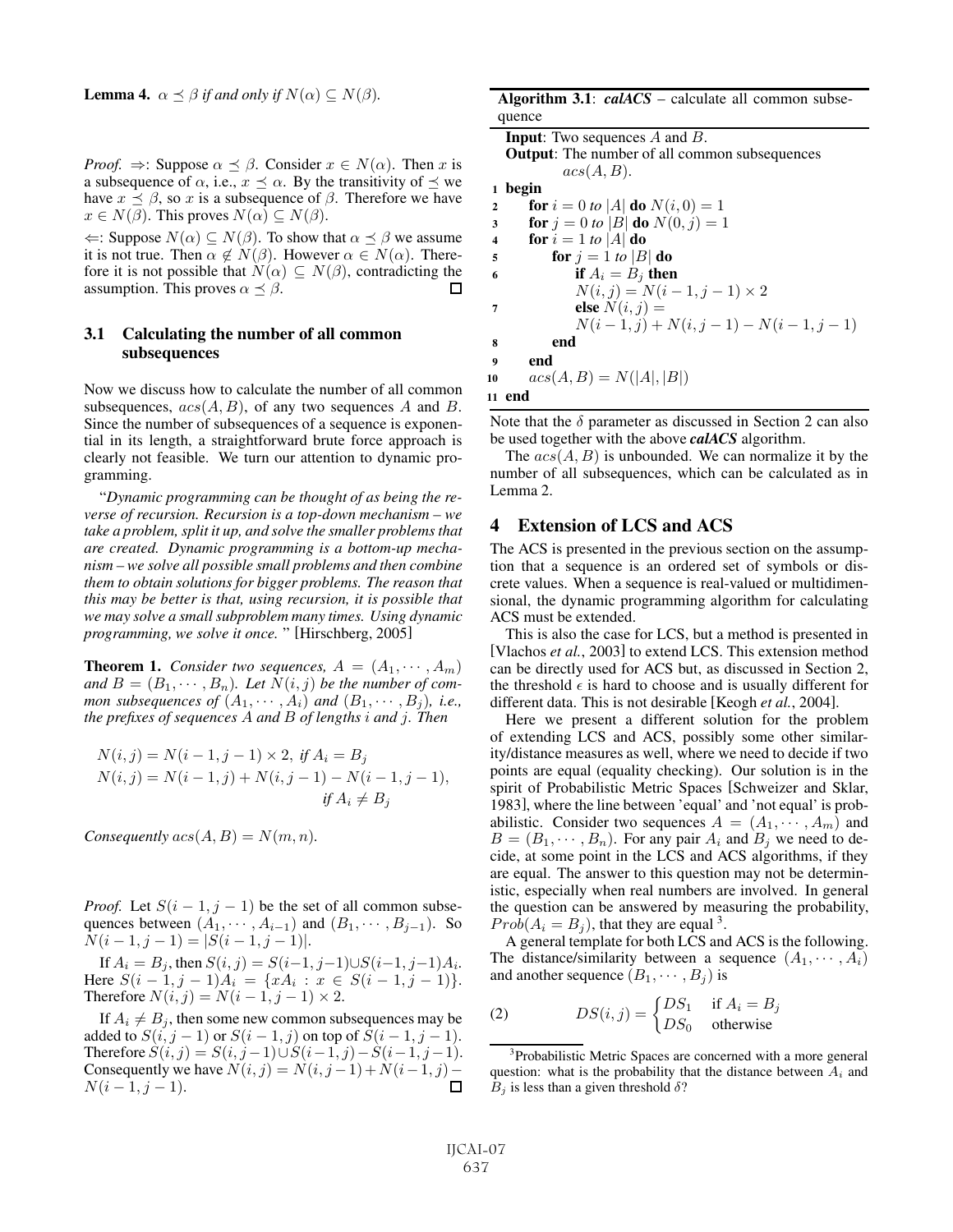In the case of LCS,  $DS_1 = 1 + DS(i-1, j-1)$ , and  $DS_0 =$  $max(DS(i-1, j), DS(i, j-1))$ . In the case of ACS,  $DS_1 =$  $DS(i - 1, j - 1) \times 2$ , and  $DS_0 = DS(i, j - 1) + DS(i 1, j) - DS(i - 1, j - 1).$ 

We propose to use the following template instead: (3)

 $DS(i, j) = DS_1 \times Prob(A_i = B_j) + D_0 \times Prob(A_i \neq B_j)$ 

where  $Prob(A_i \neq B_j) = 1 - Prob(A_i = B_j)$ . This approach avoids using the threshold  $\epsilon$ .

The question now is how to determine  $Prob(A_i = B_i)$ . In the case of symbols or discrete values, we can simply and reasonably take  $Prob(A_i = B_j) = 1$  if  $A_i = B_j$ , and  $Prob(A_i = B_j) = 0$  otherwise. In the case of real numbers, either 1-dimensional or multidimensional, we can estimate  $Prob(A_i = B_j)$  by the distance between  $A_i$  and  $B_j$ normalized to the range of  $[0, 1]$ . Note that the distance can be the Euclidean distance or other distance. This is a simplistic approach, but a more involved approach is beyond the scope of this paper.

#### 5 Experimental evaluation

We conducted an experimental study to evaluate the ACS similarity measure along with the extension method. In this study we demonstrate the utility of ACS for classification in an experiment on some public datasets. We consider the following multidimensional, real-valued time series: ECG2c, ECG3c and Auslan.

The ECG datasets are from the BIDMC Congestive Heart Failure Database. The original database contains two ECG signals, but Keogh et al [Keogh *et al.*, 2004] separated the signals and create two datasets (ECG2c –  $ecq\_clustering.txt$  and ECG3c – ecg clustering 3class.txt) of one-dimensional time series. Each instance of 3,200 contiguous data points (about 20 heartbeats) of each signal is randomly extracted from each long ECG signals of each patient (class). Twenty instances are extracted from each class, resulting in eighty total instances for each dataset.

The Australian Sign Language (Auslan) data is available from [Keogh and Folias, 2002]. We consider a clean, preprocessed version of Auslan. There are 10 classes: 'come', 'girl', 'man', 'maybe', 'mine', 'name', 'read', 'right', 'science', 'thank'. There are 20 examples in each class, and all classes come from one signer. All time series are of the same length (by interpolation).

Auslan is an interesting and challenging dataset as "it is multivariate, and without exploiting the multivariate property it is hard to do much better than random guessing." [Keogh and Folias, 2002] We use the following similarity/distance measures on the datasets: Euclidean (euc), Longest Common Subsequence (lcs) and All Common Subsequences (acs). Because all of the datasets are real-valued and some are multidimensional, these distance/similarity measures need to be extended. We consider the following combinations:

• euc: the standard Euclidean distance, used in our extended similarity measures ( $lcs$  w euc,  $acs$  w euc).

- ncm: the NCM similarity (see [Wang and Dubitzky, 2005]), used in our extended similarity measures  $(lcs_w$  ncm, acs w ncm).
- lcs vhgk: the extended LCS presented in [Vlachos *et al.*, 2003] (see Section 2).
- $acs\_vhqk$ : ACS extended in a way similar to  $lcs\_vhqk$ .
- $lcs$  *w euc*: LCS extended as in Eq.3, where the probability is estimated (simplistically) as the normalized Euclidean distance.
- $acs_w_euc$ : ACS extended as in Eq.3, where the probability is estimated as the normalized Euclidean distance.
- $lcs$  *w* ncm: where the probability is the normalized NCM.
- $acs_w$ -ncm: where the probability is the normalized NCM.

We used the leave-one-out evaluation strategy in the knearest neighbors (kNN) classification framework, meaning that we classify every time series based on all other time series and then we measure the classification accuracy. There are two parameters in the experiment:  $\delta$  and  $\epsilon$ , which are required by acs and lcs. For simplicity we set  $\delta = 3$ for all measures, without loss of generality. For  $\epsilon$  we testexperimented on samples of the data with various values and set it to a value that gives the best overall result, that is,  $\epsilon = 0.13$ . Additionally we set parameter k (required for kNN) to 1, 4, 7, 10, 13, 16, 19.

Experimental results are presented in Tables 1, 2, 3, and 4, from which we observe the following:

- when used as part of  $acs$  or  $lcs$ , ncm gives consistently better results than *euc*:  $acs_w$  *ncm*  $>$   $acs_w$  *euc* and  $lcs_w$ \_ncm >  $lcs_w$ \_euc.
- $\bullet$  acs has an edge over lcs, especially for relatively large k:  $acs_w_e$  =  $lcs_w_e$  and  $acs_w$  ncm > lcs w ncm.
- The extension method presented in this paper (see Section 4) has an edge over that suggested in [Vlachos *et al.*, 2003], especially for small k values:  $lcs$  w euc > lcs vhgk.

We believe that the superior performance of ACS over LCS is due to the fact that ACS is able to capture more common information in a pair of sequences than LCS.

#### 6 Related work

Paper [Lin *et al.*, 2005] presents a novel measure of dissimilarity between two time sequences – the degree of difference for pattern  $p$ , weighted by the confidence of the pattern, in two time series. Given two time series,  $s_1$  and  $s_2$ , they are first of all represented as symbolic SAX sequences. A pattern is a subsequence in the SAX representation of a time series. Without weighting, the dissimilarity is

$$
DSim(s_1, s_2) \propto \sum_{p} \frac{|f_1(p) - f_2(p)|}{max(f_1(p), f_2(p))}
$$

where  $f_i(p)$  is the frequency of pattern p in sequence  $s_i$ .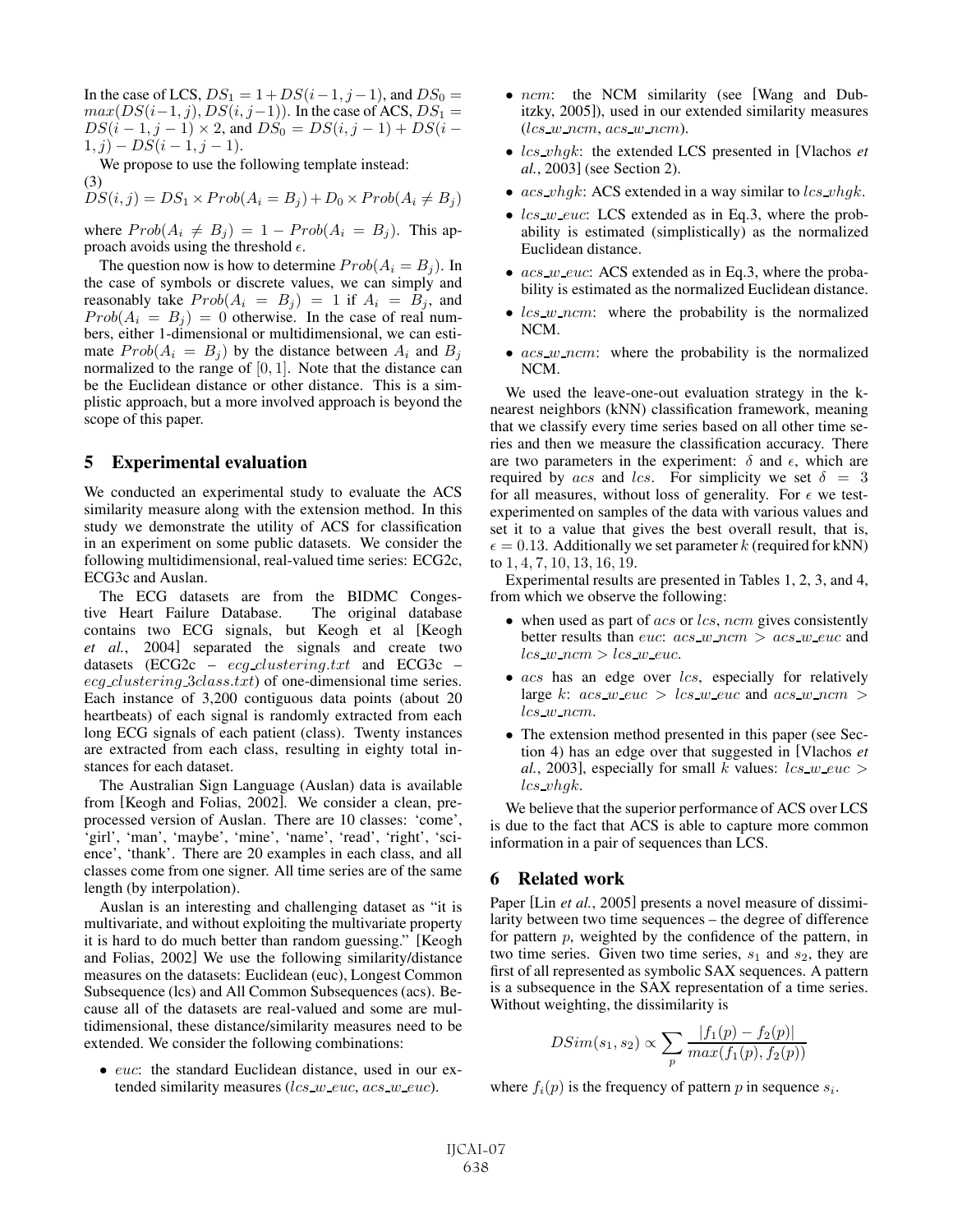Paper [Yang *et al.*, 2003] introduces a new measure of similarity/distance between symbolic sequences. The measure is based on counting the occurrences of  $m$ -bit (i.e., consisting of m symbols) words (i.e., subsequences) in a symbolic sequence. Without weighting by the probability of each word in a sequence, the distance between two sequences  $s_1$  and  $s_2$ is defined as follows:

$$
D_m(s_1, s_2) \propto \sum_{k=1}^{2^m} |R_1(w_k) - R_2(w_k)|
$$

where  $R_i(w_k)$  is the rank of subsequence  $w_k$ <sup>4</sup> in sequence  $s_i$ .

 $DSim$  and  $D_m$  are both related to ACS in the sense they consider all common subsequences in  $s_1$  and  $s_2$ . However there are significant differences:

- Conceptually both  $DSim$  and  $D_m$  measure the average (weighted) difference of the frequency of a subsequence p in  $s_1$  and the frequency of p in  $s_2$ , while ACS counts the number of common subsequences of two sequences.
- They all need to look through a large, exponential search space for subsequences, but ACS has a dynamic programming algorithm to calculate the similarity in polynomial time.
- ACS can be applied to sequences of real numbers without the need of transformation, while  $D_m$  can not. To use  $DSim$  for sequences of real numbers, the symbol SAX representation (a type of transformation) is needed.

### 7 Conclusion

This paper presents a conceptually novel similarity measure for time series data – *all common subsequences* or ACS. It is intended to maximally capture the common information shared by two time series. A novel dynamic programming algorithm is presented to calculate the number of all common subsequences.

To use ACS and other equality-checking based sequence similarity measures (e.g., LCS) to handle multidimensional, read-valued time series, we need to extend these measures. This paper presents an extension method, which is inspired by the theory of *probabilistic metric spaces*. We seek to use the probability that two points are equal in calculating the similarity when a time series is real-valued or multidimensional.

We conducted an experimental study to evaluate the new similarity measure and the extension method. Our experimental results show that ACS is favorably comparable to LCS, and it displays a distinctive feature – stable performance as more data are considered for decision (i.e., as  $k$  gets larger), making ACS suitable for those tasks whose aim is to find a set of ranked sequences (e.g., information retrieval). The results also show that the extension method presented in this paper works well, and appears better than that discussed in [Vlachos *et al.*, 2003].

We feel that the way in which we estimate the probability of two data points being equal is a bit crude. In our future work we intend to develop more involved methods in order to make it more effective and efficient.

#### References

- [Agrawal *et al.*, 1995] R. Agrawal, K.-I. Lin, H.S. Sawhney, and K. Shim. Fast similarity search in the presence of noise, scaling, and translation in time-series databases. In *Proc. VLDB95*, 1995.
- [Bergroth *et al.*, 2000] L. Bergroth, H. Hakonen, and T. Raita. A survey of longest common subsequence algorithms. In *SPIRE'00: Proceedings of the Seventh International Symposium on String Processing Information Retrieval*, page 39. IEEE Computer Society, 2000.
- [Das *et al.*, 1997] G. Das, D. Gunopulos, and H. Mannila. Finding similar time series. In *Proc. of PKDD97: Principles of Data Mining and Knowledge Discovery in Databases*, pages 88–100, 1997.
- [Goldin *et al.*, 2004] Dina Goldin, Todd Millstein, and Ayferi Kutlu. Bounded similarity querying for time-series data, 2004.
- [Gunopulos and Das, 2000] Dimitrios Gunopulos and Gautam Das. Time series similarity measures. 2000. Tutorial notes of the sixth ACM SIGKDD international conference on Knowledge discovery and data mining.
- [Hirschberg, 1977] Daniel S. Hirschberg. Algorithms for the longest common subsequence problem. *Journal of ACM*, 24(4):664–675, 1977.
- [Hirschberg, 2005] Dan Hirschberg. Dynamic programming, 2005. http://www.ics.uci.edu/∼dan/ class/161/notes/6/Dynamic.html.
- [Keogh and Folias, 2002] E. Keogh and T. Folias. The UCR time series data mining archive, 2002. http://www. cs.ucr.edu/∼eamonn/TSDMA/index.html.
- [Keogh *et al.*, 2004] Eamonn Keogh, Stefano Lonardi, and Chotirat Ann Ratanamahatana. Towards parameter-free data mining. In *Proc. SIGKDD04*, 2004.
- [Lin *et al.*, 2005] Jessica Lin, Eamonn Keogh, and Stefano Lonardi. Visualizing and discovering non-trivial patterns in large time series databases. *Information Visualization*, 4(2):61–82, 2005.
- [Osborne and Bridge, 1997] Hugh Osborne and Derek Bridge. Models of similarity for case-based reasoning. In *Procs. of the Interdisciplinary Workshop on Similarity and Categorisation*, pages 173–179, 1997.
- [Schweizer and Sklar, 1983] B. Schweizer and A. Sklar. *Probabilistic metric spaces*. North-Holland, 1983.
- [Vlachos *et al.*, 2003] Michail Vlachos, Marios Hadjieleftheriou, Dimitrios Gunopulos, and Eamonn Keogh. Indexing multi-dimensional time-series with support for multiple distance measures. In *Proceedings of SIGKDD03: ACM International Conference on Data Mining August 24-27, 2003, Washington, DC, USA*, 2003.

<sup>&</sup>lt;sup>4</sup>The frequency of occurrence is calculated for every words, and is used as the basis for ranking all the words.